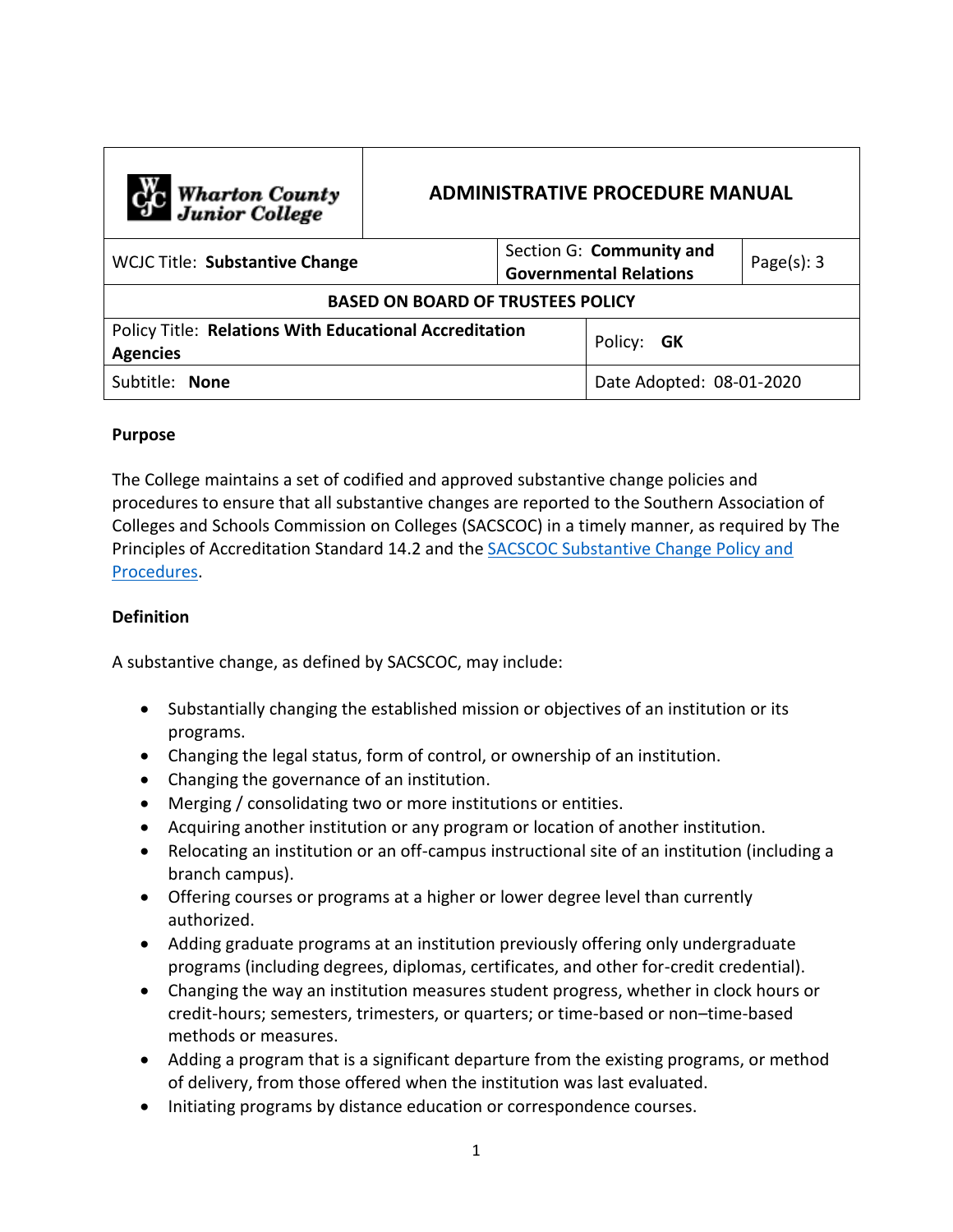- Adding an additional method of delivery to a currently offered program.
- **Entering into a cooperative academic arrangement.**
- Entering into a written arrangement under 34 C.F.R. §668.5 under which an institution or organization not certified to participate in the Title IV Higher Education Act (HEA) programs offers less than 25% (notification) or 25-50% (approval) of one or more of the accredited institution's educational programs. An agreement offering more than 50% of one or more of an institution's programs is prohibited by federal regulation.
- Substantially increasing or decreasing the number of clock hours or credit hours awarded or competencies demonstrated, or an increase in the level of credential awarded, for successful completion of one or more programs.
- Adding competency-based education programs.
- Adding each competency-based education program by direct assessment.
- Adding programs with completion pathways that recognize and accommodate a student's prior or existing knowledge or competency.
- Awarding dual or joint academic awards.
- Re-opening a previously closed program or off-campus instructional site.
- Adding a new off-campus instructional site/additional location including a branch campus.
- Adding a permanent location at a site at which an institution is conducting a teach-out program for students of another institution that has ceased operating before all students have completed their program of study.
- Closing an institution, a program, a method of delivery, an off-campus instructional site, or a program at an off-campus instructional site.

## **Procedure**

All changes to instruction, curriculum, or programs offered at WCJC must be submitted to, reviewed, and approved by the WCJC Curriculum and Instructional Resources Committee (CIR). This body is responsible for identifying when or if a requested change may be considered substantive, based on the SACSCOC definition outlined above. Following approval by the CIR, all recommendations for change are presented to the Vice President of Instruction (VPI) for final approval, as well as for consideration regarding potential for substantive change.

Division Chairs, Deans, and the VPI continually monitor instructional, curricular, and programmatic offerings, off-campus instructional sites, and instructional delivery to ensure that all courses and programs comply with College Policies, including those related to potential substantive change.

Upon recommendation from the VPI, dual credit agreements are approved by the President and are reviewed for potential substantive change at that time.

Non-academic substantive changes, including an address change, the establishment of a new branch campus, the acquisition or merger of another institution, or the approval of a contract